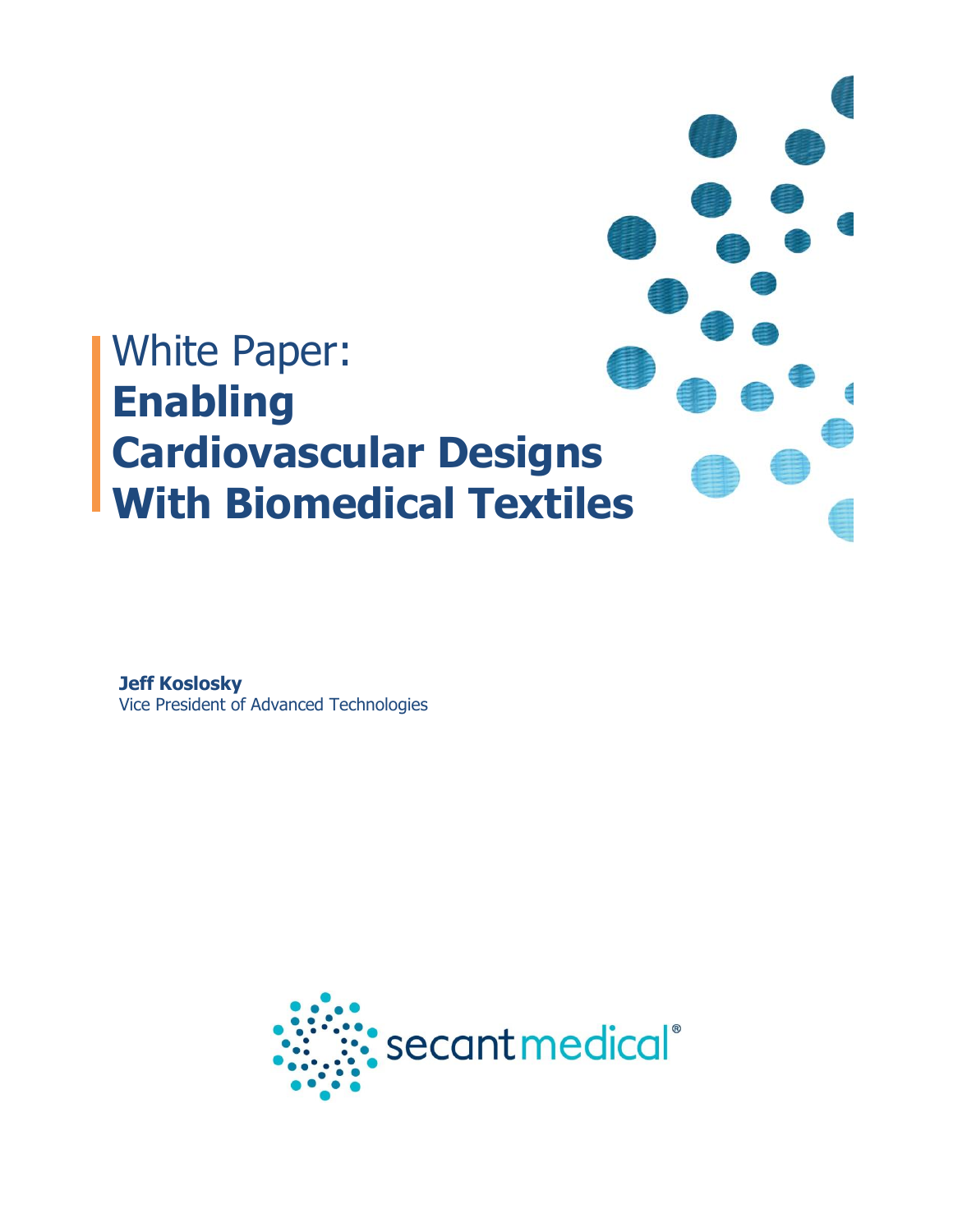The current wave of cardiovascular medical device innovation has gone well beyond the traditional materials and structures used in established vascular graft and heart valve sewing cuffs technologies. New technologies are being used to enhance capabilities and performance in the repair of damaged or diseased cardiovascular tissue. New fabrics and geometries with greater variability of properties and performance characteristics have enabled design developments previously unimagined.

## **Design Structures and Possible Applications**

Implantable textiles typically contain polymeric and/or metallic filaments and yarns formed through weaving, knitting, braiding or a non-woven process. Controlled manipulation of materials through unique combinations with distinct performance characteristics, fiber architectures and complex geometries offers a high degree of design freedom and flexibility.

- L **Knitted** structures are formed by interlocking loops of yarn or metal in a weft (transverse stitching) or warp (longitudinal stitching) pattern to form flat, broad or tubular structures. Knitted materials are generally porous, highly conformable and elastic with high burst and tensile properties. They are well suited for soft tissue and areas with complex anatomies commonly found in cardiovascular applications (i.e. vascular prosthesis, hemostasis products, valve sewing cuff and cardiac support devices) because the surface and open space areas spur tissue in-growth.
- **Woven** structures are formed by the perpendicular interlacing of two yarns or wires and L have historically been used in endovascular aneurysm repair, transcatheter heart valves, and other catheter-based technologies. Material selection determines the density, the physical and mechanical properties of the finished product, and how the body reacts when the device is implanted.

Woven structures can be created in a multitude of potential shapes including flat, tubular, tapered or near-net shaped fabrics that often are characterized by low porosity (for containment and cardiovascular fluid transfer), dimensional stability, high tensile strength, and other unique features such as multilumens, fenestrations and tube-in-tube geometries. They also can be manufactured in low-profile fabrics as thin as 40-50 microns, which is important in minimally invasive applications.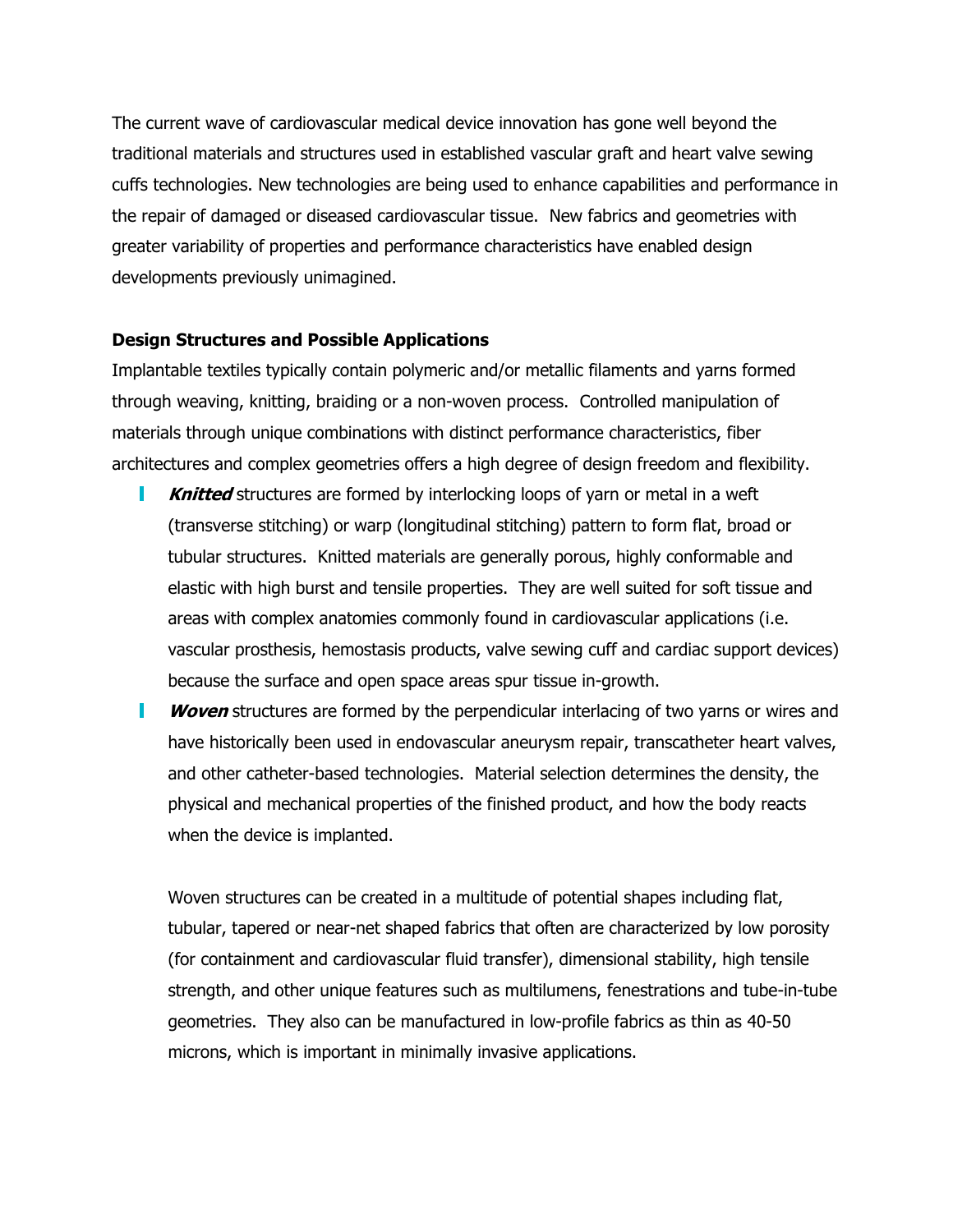**Braided** structures are created by intertwining three or more yarns in a diagonally overlapping pattern. They are often manufactured over mandrels to fix the fabric's internal diameter and to create near-net shapes and/or geometric foreshortening for catheter-based deliveries. In addition, braided structures can be kink-resistant and easily combined with different materials to enhance specific fabric properties. They are ideally suited for applications that need radial reinforcement and expansion, compaction, flexibility, porosity and highly angulated vasculature such as in neurovascular applications, cylindrical stent implants that support vein function and keep arteries open, and instrumentation in small delivery sites.

## **Unique Capabilities and Potential**

Material types and combinations can also impact biologic repair by controlling the degradation or absorption rate of the implantable textile structure to range between 60 days and 12 months. For example, yarn architecture and combinations of monofilament or multifilament non-absorbable materials (i.e. polypropylene, polyethylene terephthalate (polyester), polytetrafluoroethylene, and polyetheretherketone (PEEK)) with absorbables (i.e. polyglycolides (PGA), polylactides (PLLA) and various other copolymers) and can be varied to alter fiber crosssection, stiffening, and create gradient levels of absorption.

Fabric architecture can also serve as a platform for composite properties. For example, regions of specialization within a tissue can be created by using texture to prompt different tissue responses in contiguous areas of the tissue to create a biological seal. Also, biphasic mechanical properties of the composite biomaterials allow for changes in the mechanical property of a textile over periods of time during its resorption by the body. For a specific ordered and predictable tissue response, a device requires the calculated evaluation of material options including the fiber material and structure, and the overall fabric structural composition. Advances in this area continue to expand the abilities of a lower profile or devices needing predicted porosity, permeability or biologic response rates.

In the cardiovascular device segment, synthetic structures and tissue hybrids are the preferred materials for long-term repairs due to their ability to withstand the biomechanics of a specific application and their ability to promote in-growth. Fabrics can be used as conductive materials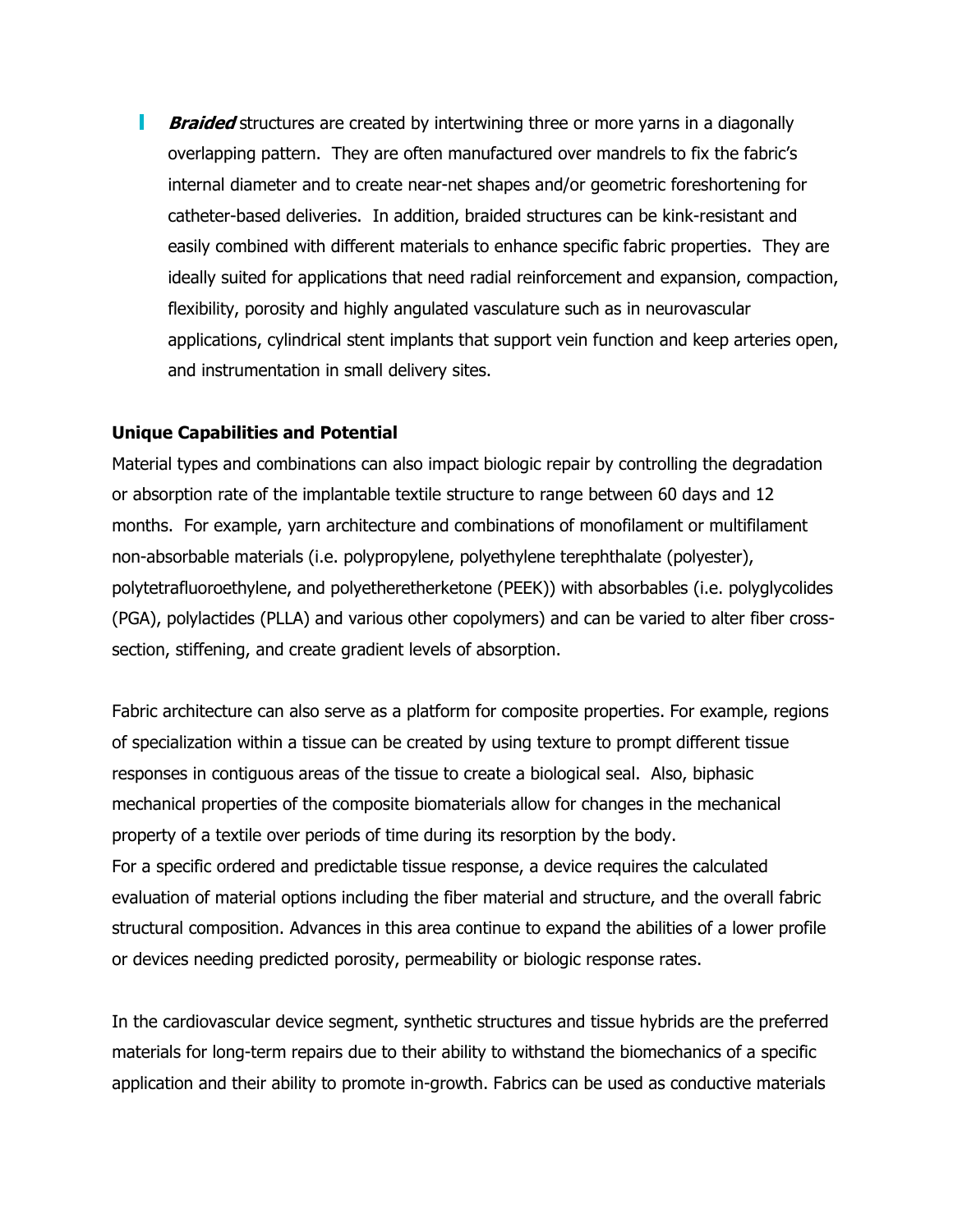and tissue-engineered scaffolds to elicit a specific biologic response. There are also opportunities to use fabrics as a drug-delivery platform by imbedding the dosage into the textile layers and engineering controlled-release kinetics to affect the rate of absorption by the body.

"Off-the-shelf" biomedical textile solutions generally do not work well, making the selection of the most appropriate biomaterial supplier even more crucial to development. And as device designers continue to work with textile engineers to apply more creative, out-of-the-box designs, the cardiovascular device industry will set the pace of innovation in advancing medical technologies and procedures for the patients of tomorrow.

Jeffrey M. Koslosky is Vice President of Advanced Technologies at Secant Medical®, LLC, in Perkasie, PA., a developer and manufacturer of custom-engineered biomedical textile structures for medical devices.